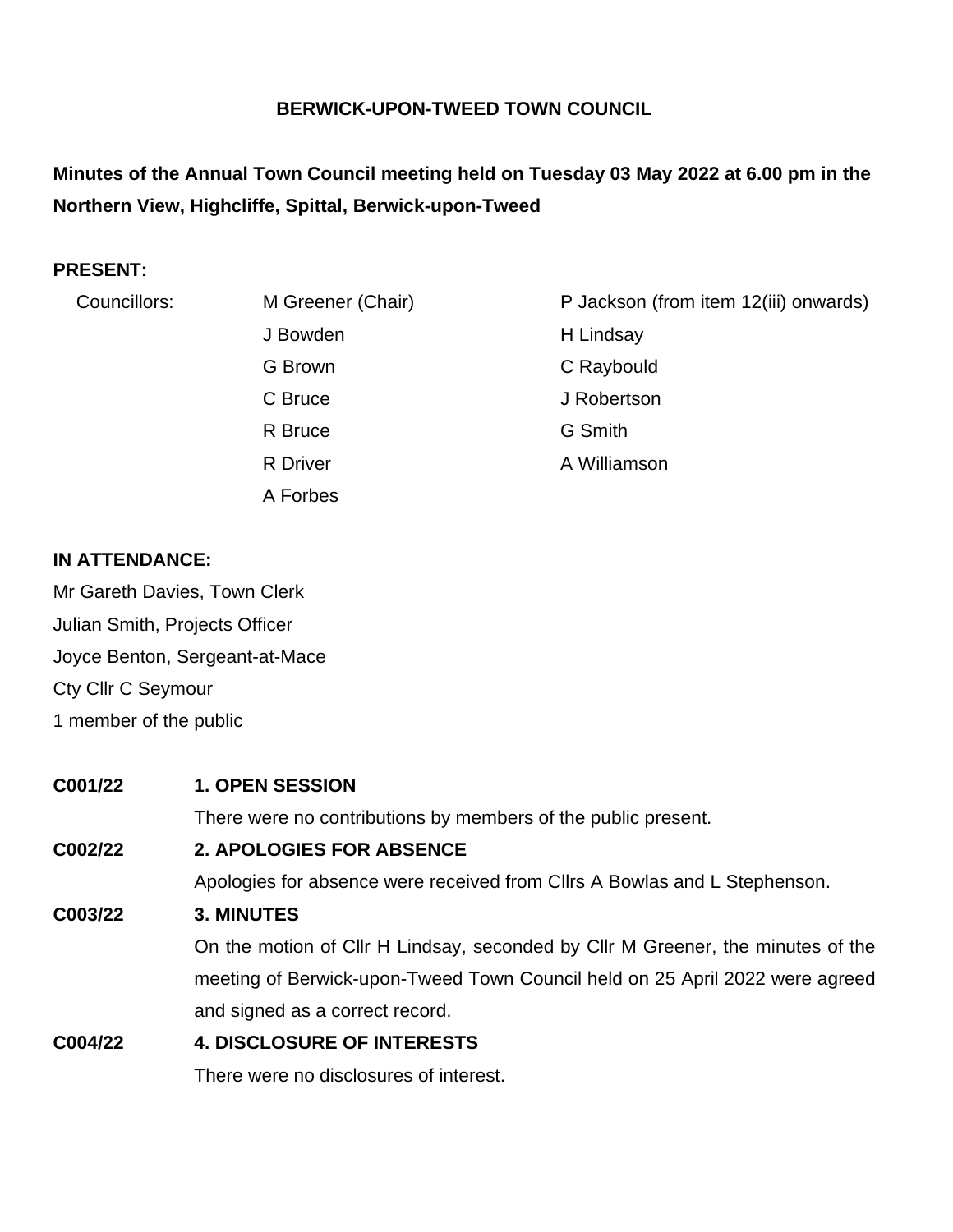#### **C005/22 5. REQUEST FOR DISPENSATION**

There were no requests for dispensation.

#### **C006/22 6. ELECTION OF TOWN MAYOR**

Cllr M Greener was proposed by Cllr A Forbes and seconded by Cllr A Williams. It was **RESOLVED** unanimously that Cllr M Greener be appointed Town Mayor of Berwick-upon-Tweed for the year 2022/2023.

#### **C007/22 7. ELECTION OF DEPUTY TOWN MAYOR**

Cllr R Bruce was proposed by Cllr G Smith and seconded by Cllr C Bruce.

Cllr C Bruce was proposed by Cllr J Bowden and seconded by Cllr R Bruce.

Cllr A Williams was proposed by Cllr A Forbes and seconded by Cllr J Robertson.

A first secret ballot was conducted and Cllr R Bruce was eliminated with fewest votes. A second secret ballot was held and Cllr C Bruce and Cllr A Williams tied with 6 votes. At this point Cllr C Bruce stood down and it was **RESOLVED** unanimously that Cllr A Williams be appointed Deputy Town Mayor of Berwickupon-Tweed for the year 2022/2023.

### **C008/22 8. CORRESPONDENCE**

Members **RESOLVED** to note the Correspondence Log.

#### **C009/22 9. BANKING ARRANGEMENTS**

It was **RESOLVED** on the motion of Cllr A Forbes, seconded by Cllr C Bruce, that the list of institutions with which accounts are held by the Council was noted.

#### **C010/22 10. BANKING ARRANGEMENTS**

It was **RESOLVED** on the motion of Cllr G Smith, seconded by Cllr C Raybould, to confirm the appointment of the following signatories:

Cllr R Driver, Cllr M Greener, Cllr H Lindsay and Cllr C Raybould.

Mr G Davies, Mr S Cozens and Mr J Smith.

It was **RESOLVED** on the motion of Cllr G Smith, seconded by Cllr C Raybould, to confirm the removal of the following signatories:

Cllr A Bowlas, Cllr H Bettison, Cllr I Dixon, Cllr K Graham and Cllr G Roughead Mr R Leetham

#### **C011/22 11. FORWARD PLAN**

It was **RESOLVED** to note the Forward Plan.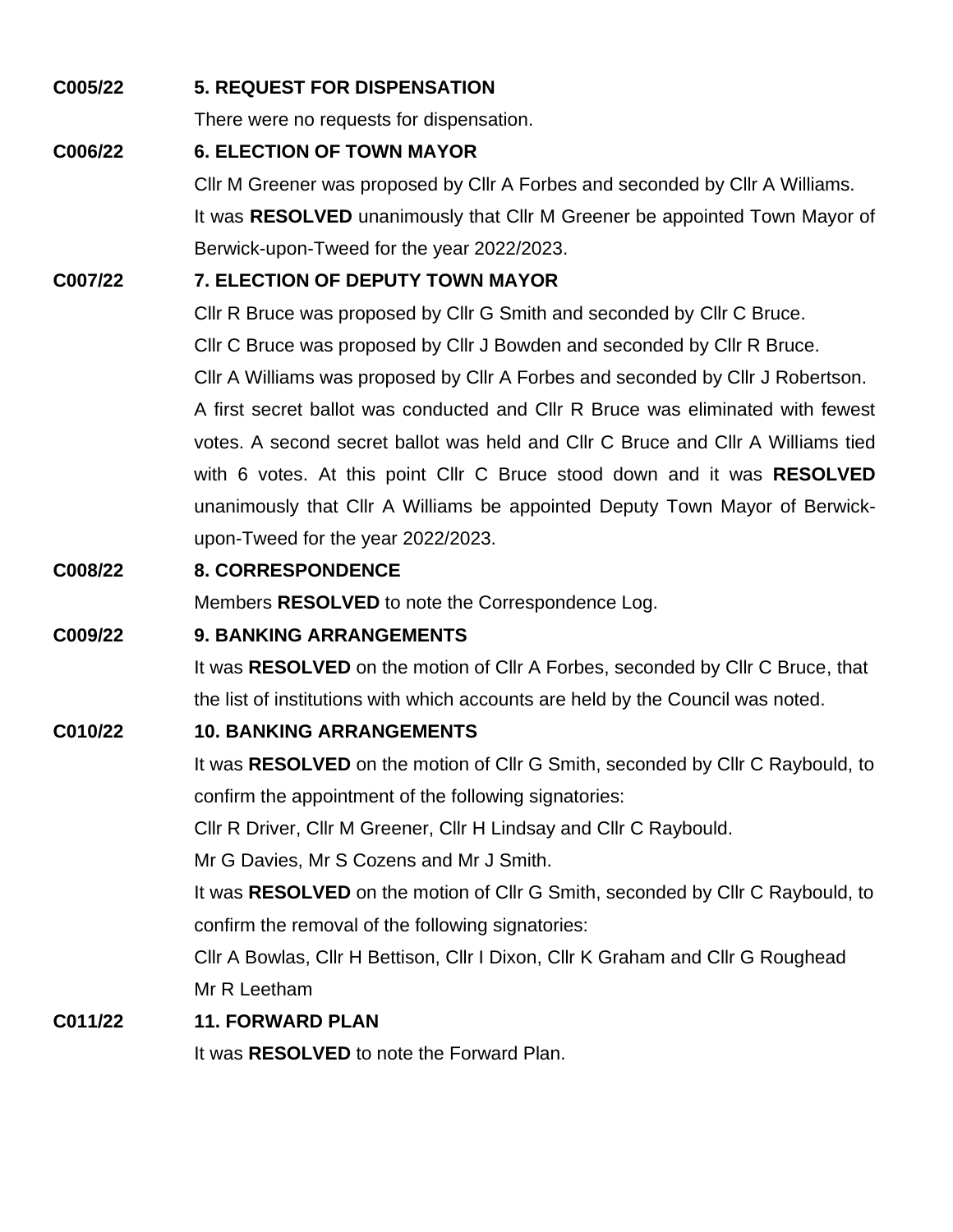#### **C012/22 12. APPOINTMENT OF MEMBERS TO COMMITTEES**

- i. It was **RESOLVED** unanimously to confirm the Terms of Reference for Committees.
- ii. It was **RESOLVED** by 12 votes on the motion of Cllr G Brown, seconded by Cllr C Raybould, to adopt the revised standing orders to permit spending to agreed budgets by committees.

At this point Cllr R Jackson joined the meeting.

iii. The membership of Standing Committees for 2022-2023 was agreed as follows:

Budget and Administration – Cllrs A Forbes, M Greener, H Lindsay, P Jackson, C Raybould and A Williams;

Local Services – Cllrs J Bowden, G Brown, C Bruce, R Bruce, M Greener,

C Raybould, J Robertson, G Smith and L Stephenson;

People and Communities – Cllrs J Bowden, C Bruce, R Bruce, R Driver, M Greener, P Jackson, H Lindsay, C Raybould, G Smith, L Stephenson and A Williams;

Planning – Cllrs C Bruce, R Bruce, R Driver, A Forbes, M Greener, C Raybould, and G Smith; and

Staffing and Corporate Resources – Cllrs M Greener, A Williams and G Brown, H Lindsay.

# **C013/22 13. APPOINTMENTS TO OUTSIDE BODIES**

The appointment of Town Councillors to outside bodies was reviewed, amended and agreed.

The revised list is attached as Appendix A to these minutes.

# **C014/22 14. TO CONSIDER THE REPORT OF THE TOWN CLERK ON THE APPOINTMENT OF A CONTRACTOR.**

Council unanimously **RESOLVED**:

- i. That WCS Interiors be appointed to develop the premises being acquired by the Council,
- ii. That Financial Regulations be waived sufficiently to set aside the requirements for a full tender process on grounds of urgency and the lack of adequate qualified contractors to bid for the work, and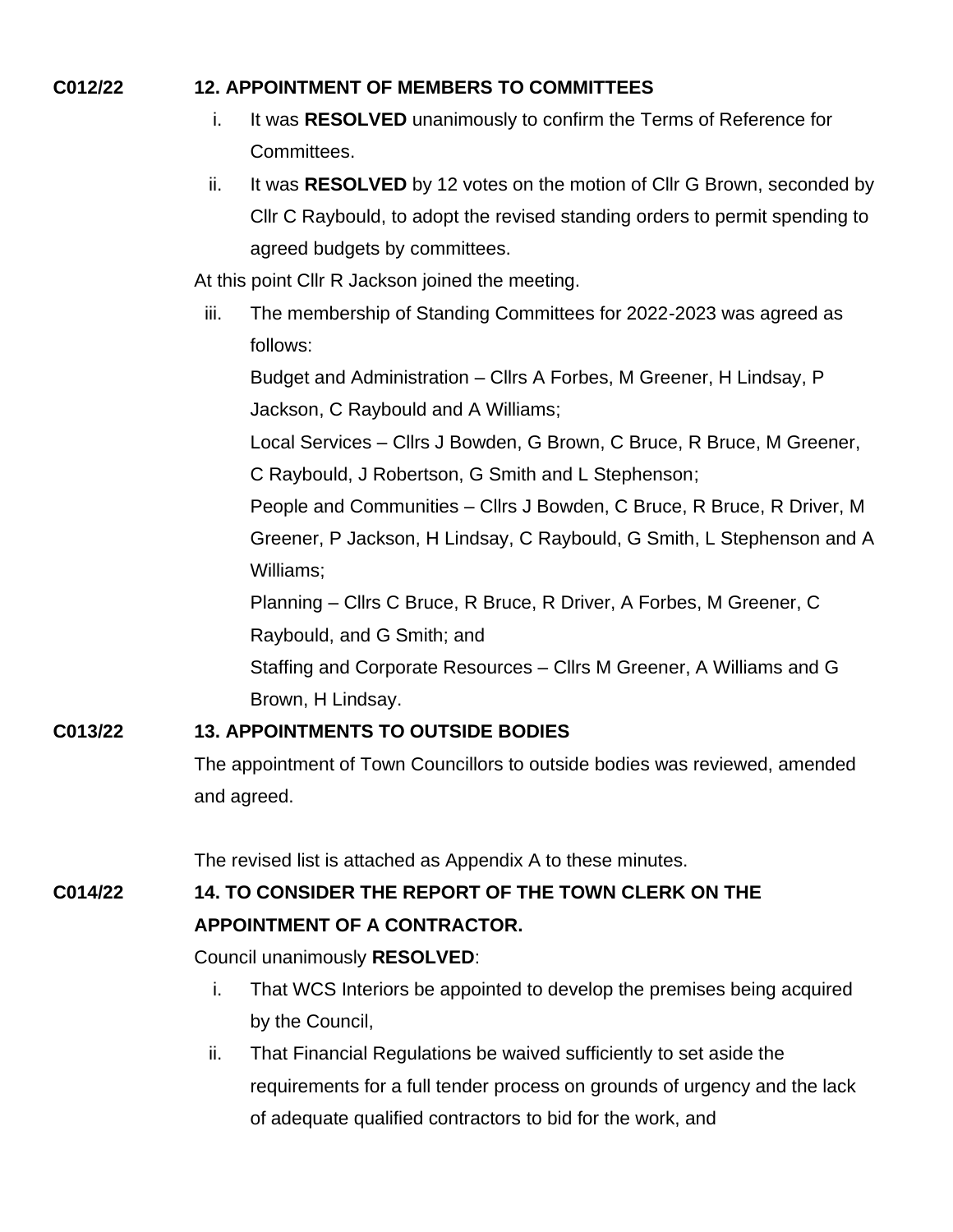|         | To note the previous updates from officers on the progress of the work.<br>III. |
|---------|---------------------------------------------------------------------------------|
| C015/22 | <b>15. ADJOURNMENT OF MEETING</b>                                               |
|         | The meeting of Council was adjourned to resume on Monday 09 May 2022 at 6pm     |
|         | in the Parish Centre.                                                           |
| C016/22 | <b>16. THE TOWN MAYOR END-OF-TERM ADDRESS</b>                                   |
|         | The Mayoress gave the End-Of-Term address as the Mayor was indisposed. The      |
|         | address highlighted the most memorable moments from the term of office.         |
| C017/22 | <b>17. DECLARATION OF ACCEPTANCE OF OFFICE</b>                                  |
|         | The Mayor and the Deputy Mayor duly signed their acceptance of office           |
| C018/22 | <b>18. APPOINTMENT OF SHERIFF</b>                                               |

The Town Mayor announced his appointment of Mr Eddie Mullins as Sheriff for the year 2022/2023.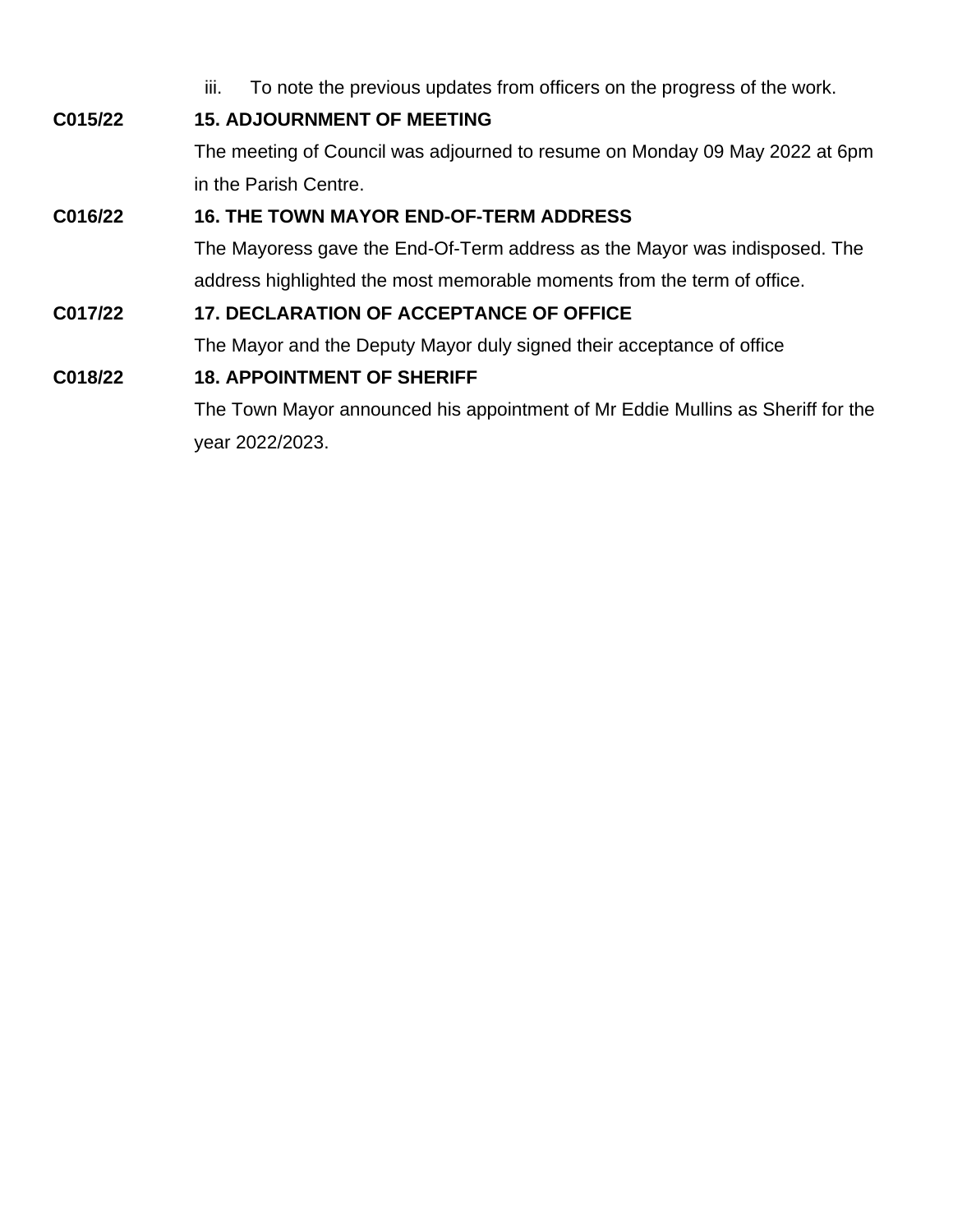# **Appendix A**

# **APPOINTMENTS TO OUTSIDE BODIES 2022-2023**

| <b>Name of Organisation</b>           | Representative/s in     | Term of                |
|---------------------------------------|-------------------------|------------------------|
|                                       | $22 - 23$               | <b>Appointment</b>     |
| Berwick-upon-Tweed                    | <b>Cllr C Bruce</b>     | 1 year until 30th      |
| <b>Corporation (Freemen) Trustees</b> | <b>Cllr R Bruce</b>     | November 2022          |
|                                       | <b>Cllr G Brown</b>     |                        |
| From November 2021 *                  | <b>Cllr M Greener</b>   | * Decision on          |
|                                       | Cllr P Jackson          | membership was         |
|                                       |                         | deferred until October |
|                                       |                         | 2022                   |
|                                       |                         |                        |
| <b>Berwick in Bloom</b>               | <b>Cllr C Bruce</b>     | Annual                 |
|                                       |                         |                        |
| <b>Berwick Town Forum</b>             | Cllr C Raybould         |                        |
|                                       | <b>Cllr J Robertson</b> |                        |
|                                       | Deputies:               |                        |
|                                       | <b>Cllr G Brown</b>     |                        |
|                                       | <b>Cllr R Bruce</b>     |                        |
| <b>Berwick Youth Project</b>          | <b>Cllr C Bruce</b>     | Annual                 |
|                                       |                         |                        |
| <b>Conservation Area Advisory</b>     | <b>Cllr G Brown</b>     | Annual                 |
| Group                                 | <b>Cllr M Greener</b>   |                        |
|                                       |                         |                        |
| <b>Friends of Five Arches</b>         | <b>Cllr A Forbes</b>    |                        |
|                                       |                         |                        |
| <b>Litter Prevention Champion</b>     | Cllr L Stephenson       |                        |
|                                       |                         |                        |
| North Northumberland Voluntary        | Cllr L Stephenson       |                        |
| Forum                                 |                         |                        |
|                                       |                         |                        |